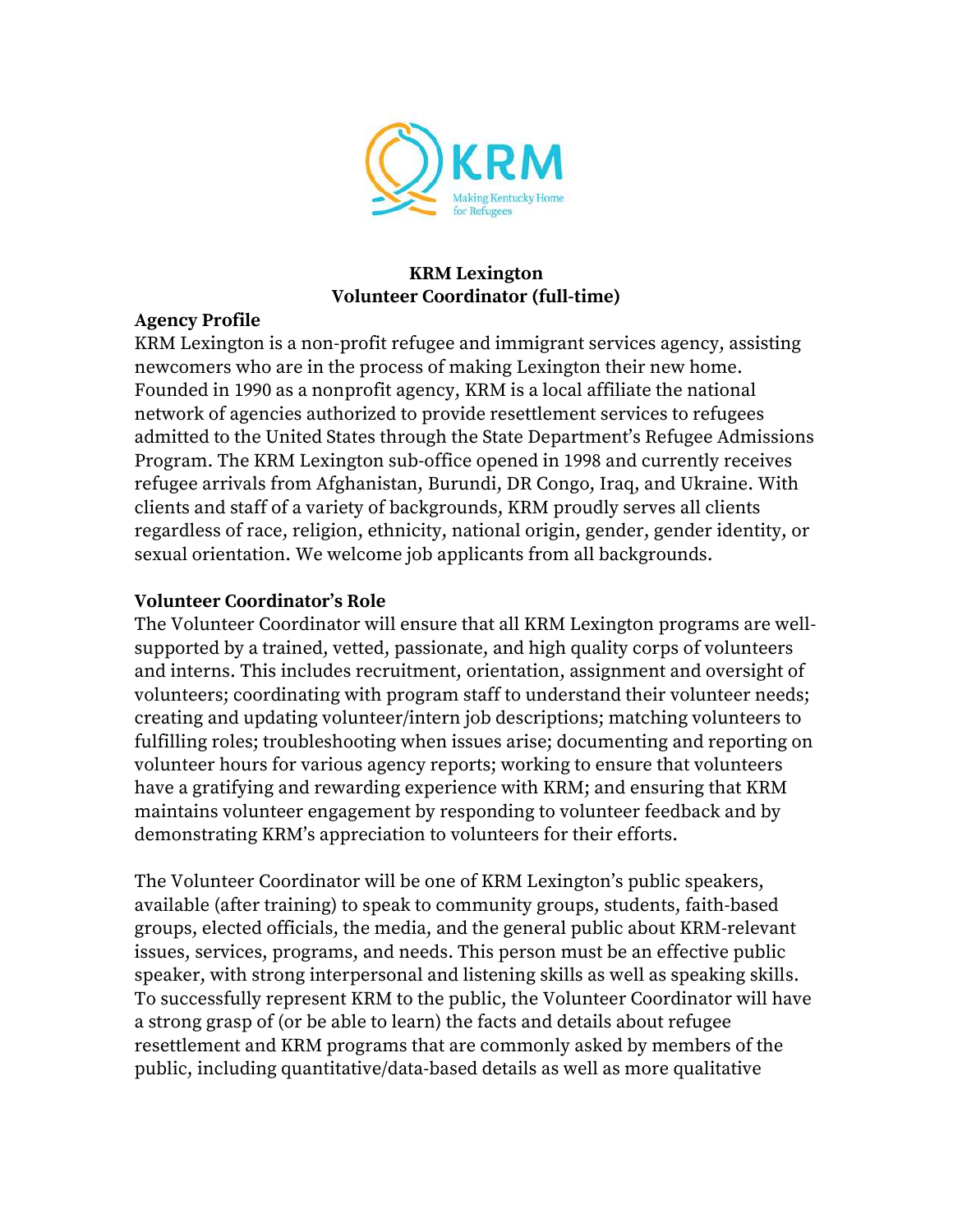information about KRM's programming and how volunteers meaningfully contribute.

This position will work on a small team of staff dedicated to KRM's engagement with the public, partners, and other external parties, including funders/donors. The Volunteer Coordinator is supervised by the KRM Lexington Director, and will work with staff across all programs to highlight and support their programs.

## **Essential Duties**

In addition to their essential duties, all KRM Lexington staff are expected to participate in office life and office-wide efforts and initiatives from time to time, including working on special committees, pitching in to assist other staff during busy times or vacations, etc.

Volunteer and Intern Management

- Identify individuals and groups who may be interested in volunteering or interning, and follow up to get new volunteers/interns signed up and working.
- Coordinate all volunteer/intern applications, ensuring that materials, background checks, driver's licenses (if necessary), etc are all received and filed.
- Conduct live (in person or through video) orientation for every new volunteer/intern (in groups or one-on-one) to ensure that the volunteer understands and agrees to all KRM volunteer policies and procedures.
- Assign/match volunteers/interns with needed tasks or roles in the agency.
- Manage KRM Lexington's volunteer hours tracking system, actively ensuring that all donated hours and mileage is accurately and thoroughly tracked and documented.
- Maintain volunteer/intern records/database to ensure up to date information for all active volunteers.
- Help promote smooth communication and mutual understanding among volunteers/interns, staff, and clients as necessary.
- Seek and execute methods to endure continued volunteer engagement, by helping to ensure that volunteers feel satisfied with the quality of their assignments, and that they feel thanked and appreciated.
- Work with colleges, universities, and other educational institutions to maintain or develop internship programs. Liaise with faulty or staff as needed to develop and oversee these relationships and pipelines.
- Assist KRM former clients who wish to volunteer at KRM, and current or former clients who wish to volunteer or intern at outside partner agencies in the community.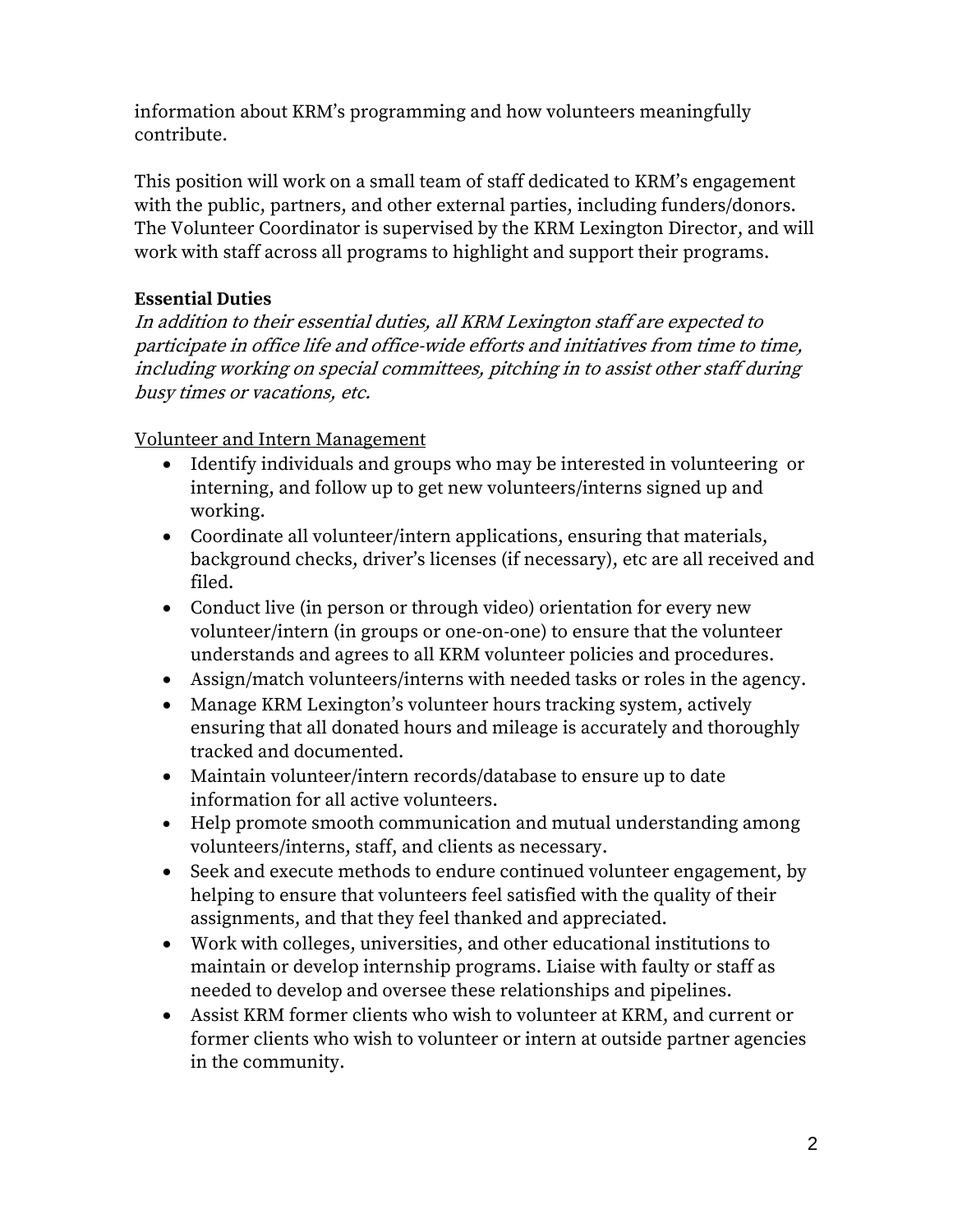Public Information and Advocacy

- Speak with a variety of groups to inform and promote understanding of (and participation in) KRM programs. May include faith-based groups, college classes, clubs, community, groups, schools, etc. This responsibility is shared among several of the staff, and may be conducted in virtual formats as needed.
- "Table" at fairs or events highlighting non-profits in the community; engage with participants who want to learn more about KRM and refugee resettlement, answer questions, assist people to sign up for volunteer opportunities, newsletter sign-ups, or other follow-up. This responsibility is shared among several of the staff.
- With other staff and designers, help develop content and materials for volunteer recruitment and related agency needs, including flyers, handouts, videos, web and social media content, posters, presentations, advocacy packets, reports, articles, etc.
- Help plan and organize fundraisers, community appreciation events, "lunch and learn" sessions, workshops, and other events to recruit, engage, and thank volunteers, interns, donors, and other community partners.

# **Abilities and Skills Needed**

- Strong interpersonal skills, comfort in speaking with people, and the ability to troubleshoot or manage conflict or disputes if poor volunteer work performance, volunteer complaints, or other issues arise.
- Responsiveness and teamwork skills, including ensuring strong communication with colleagues, community members, inquiries, active volunteers, etc.
- Public speaking skills and effective communication style for speaking with groups and audiences.
- Computer skills including ability to learn new software and databases; the person in this position will use Excel, Track it Forward, Bloomerang, and Canva, among other applications.
- Ability to keep organized, well-documented, clear records on file and easily available for reporting upon request, including accurate numbers of volunteers, donated hours, clients served, etc. New tracking systems may need to be developed, in consultation with other staff or the Director.
- Experience working with people of diverse nationalities, religions, languages, experiences and cultures
- Outstanding English writing skills
- Commitment to diversity and social justice

# **Additional Job Information**